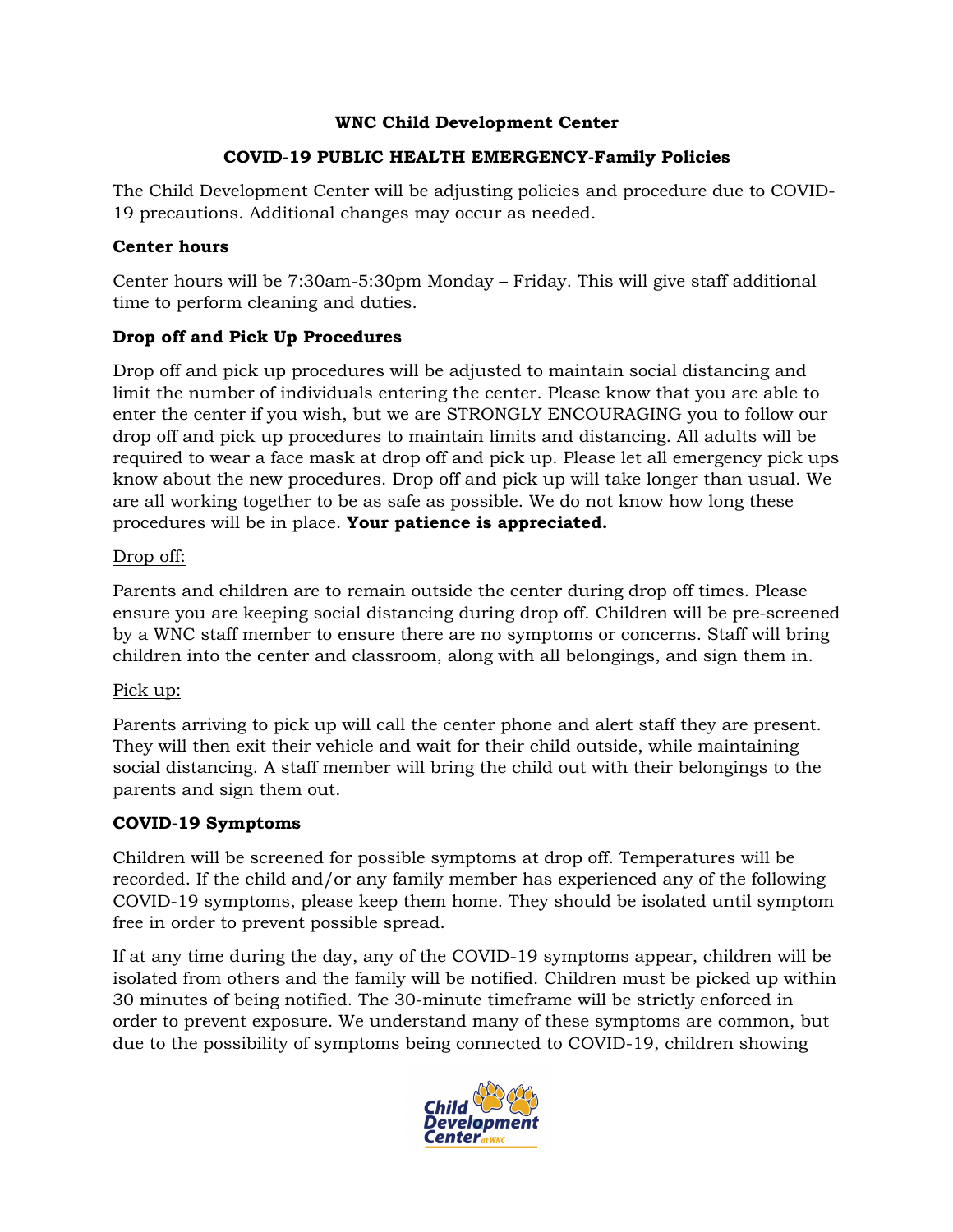these must be excluded for the safety of everyone in the center. Because of this, if a child is showing any of these symptoms as determined by members of the Child Development Staff, the child must be excluded from the center.

Symptoms include:

- Fever over 100.4
- Cough of any kind
- Shortness of breath
- Chills
- Loss of taste or smell
- Sore throat
- Muscle aches
- Swollen hands or feet
- Lethargic, overly tired, unusually calm or quiet
- Mild respiratory illness/ issues
- Any other concerning health issue
- Any contact with someone with COVID-19 within the last 14 days

#### **Cleaning Procedures**

The Child Development Center will follow state mandated cleaning guidelines. We will complete additional cleaning throughout the day to prevent exposure. Professional cleaning will be completed nightly.

# **Handwashing**

The Child Development Center will follow handwashing guidelines. Children and adults will wash hands throughout the day following CDC and state mandated guidelines.

# **Payments**

Payments can be made via credit card by calling the main office Mon -Wed 10:00-2:00. Payments made by check may be given at drop off/pick up to the Director.

#### **What can families do to help?**

Extra clothing-please make sure to bring in appropriate summer extra clothing for your child. Seasons have changed and children have grown.

Sunscreen-please bring in a sunscreen for your child as warmer temperatures have arrived. Sunscreens will be kept at the center to be applied throughout the day.

Shoes-you may choose to bring in shoes for your child to wear exclusively while at the Child Development Center. If you would like shoes that your child will only wear while at the CDC, please bring in an extra pair. Your child's "home shoes" will be removed